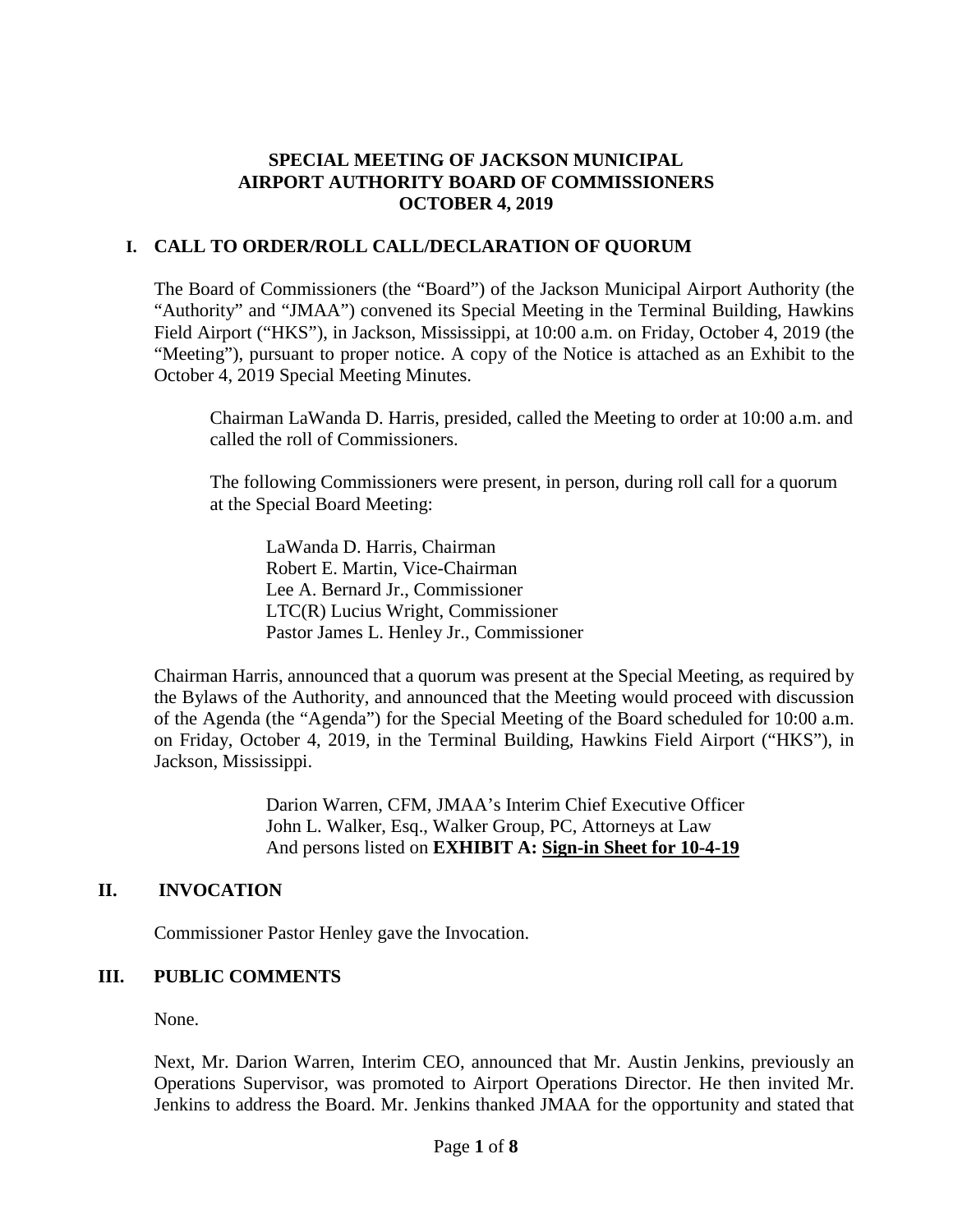he is excited about the new role and that he looks forward to filling the "big shoes" of Mr. Ron Marsalis, the former Director. Also, he provided his educational background, which includes a commercial pilot's license. Afterward, Chairman Harris congratulated Mr. Jenkins on his promotion, and the Commissioners, as well as Staff, applauded Mr. Jenkins.

## **V. HUMAN RESOURCE MATTERS**

### **A.** Policy and Procedures

Chairman Harris announced that the Walker Group PC, Board Counsel, forwarded to the Commissioners proposed resolutions regarding the proposed policies that the Board will consider. Next, Chairman Harris and Attorney John L. Walker distributed hard copies of the drafts of the proposed policies to the Commissioners for their review.

## *1. Administrative On-Call Policy*

In response to Commissioner LTC(R) Wright's inquiry as to the identity of the "chiefs" as referred to in the draft Administrative On-Call Policy, Chairman Harris informed the Board that the "chiefs" are the directors of the four (4) departments at JMAA.

Next, Commissioner Pastor Henley stated that the Department of Labor recently issued new regulations as to overtime and exempt status. Commissioner Pastor Henley then asked if the employment lawyers for JMAA verified that the proposed policies comply with the new Department of Labor ("DOL") Regulations. In response, Chairman Harris stated that Latoya Merritt, Esq., reviewed and approved the proposed policies, indicating that the policies comply with the new DOL regulations. Additionally, Chairman Harris said that Ms. Merritt had provided a memo as to her review and approval of the proposal policy. Commissioner Pastor Henley requested a copy of the memo. Chairman Harris agreed to provide Commissioner Pastor Henley with a copy of the memo. Chairman Harris stated that the proposed policy would not have any impact on the salary of any exempt employee. Instead, the proposed policy would only be used to monitor the work time of exempt employees, which is not in violation of the labor laws.

# **RESOLUTION CY-2019-151**

## **RESOLUTION ADOPTING THE ADMINISTRATIVE ON-CALL POLICY FOR THE JACKSON MUNICIPAL AIRPORT AUTHORITY**

Upon motion by Commissioner LTR(R) Wright, seconded by Commissioner Martin, the following **RESOLUTION** was made and approved by a majority vote (4-1-0).

**WHEREAS**, the Board of Commissioners ("Board") of the Jackson Municipal Airport Authority ("JMAA") desires to adopt and implement an Administrative On-Call Policy ("On-Call Policy") to ensure that an Executive and Management Staff Member is available after normal business hours on weekdays, weekends, and holidays to address any emergencies, crisis, or urgent issues that require immediate responses.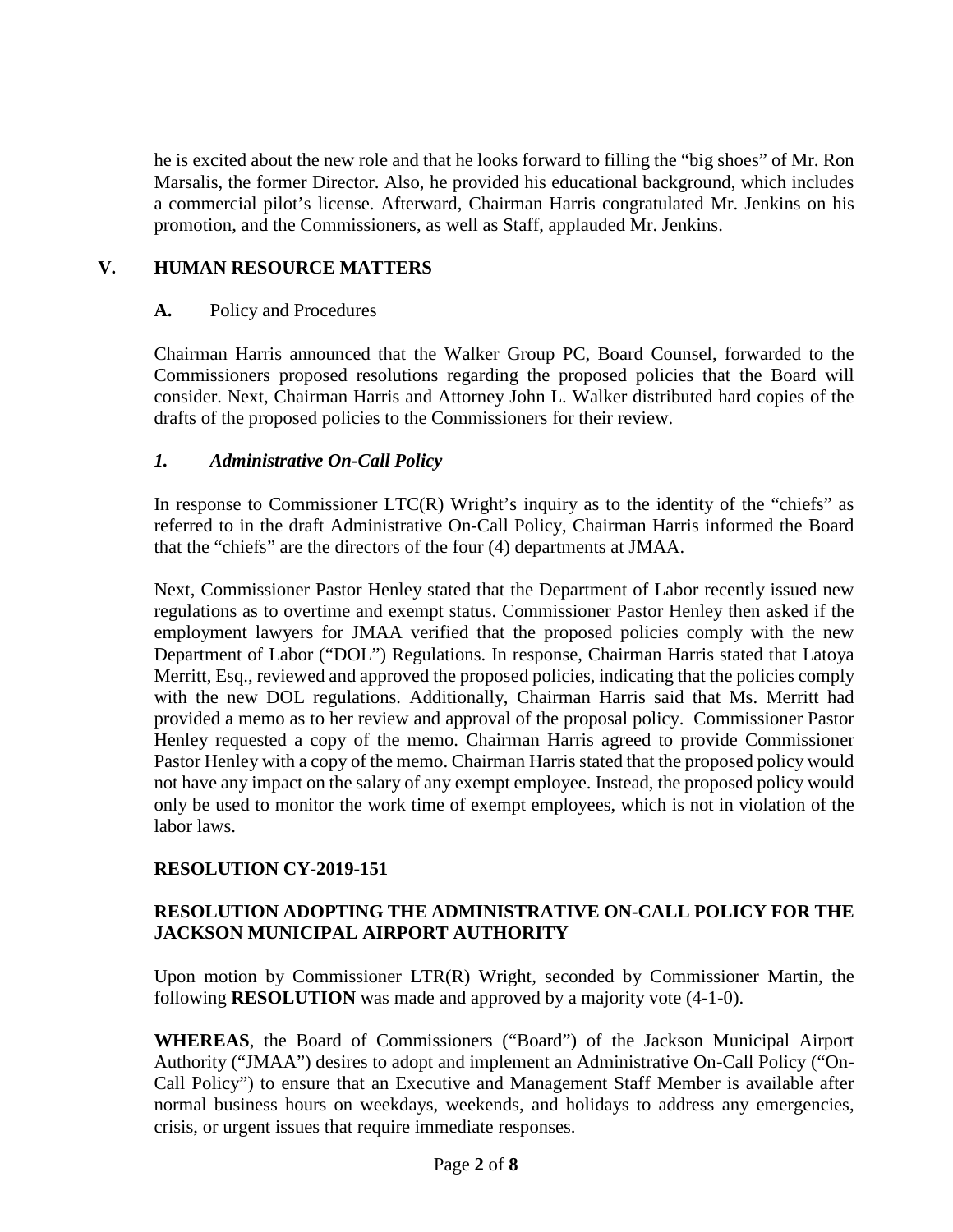**IT IS, THEREFORE, RESOLVED** that the following JACKSON MUNICIPAL AIRPORT ADMINISTRATIVE ON-CALL POLICY shall be adopted and is set forth as follows:

## **JACKSON MUNICIPAL AIRPORT AUTHORITY ADMINISTRATIVE ON-CALL POLICY**

**OBJECTIVE**: The Jackson Municipal Airport Authority ("JMAA") wants to ensure that a JMAA Executive and Management Staff Member is accessible and available when the Jackson Municipal Airport Authority Administrative Offices are closed. This includes after normal business hours each weekday and all day on weekends and holidays.

**DEFINITIONS**: The phrase "on-call" means the JMAA Executive and Management Staff Member shall be able to be contacted to respond to emergencies, crisis, or urgent issues, if necessary, "after hours." "After hours" means beginning at 5:00 p.m. each workday Monday through Thursday up until 8:00 a.m. the following morning. "Weekend" means beginning at 5:00 p.m. each Friday through 8:00 a.m. the following Monday. "Holiday" means any weekday that the Jackson Municipal Airport Authority Administrative Offices are not open.

**POLICY**: Each JMAA Executive and Management Staff Member, and any other JMAA Employee designated by JMAA's Chief Executive Officer, is required to be on-call for one (1) week during each month during the year. The "On-Call" schedule for each calendar year will be finalized and distributed prior to December 1st of the preceding calendar year. JMAA's Executive Assistant shall inform all JMAA Employees of the identity of the on-call Staff Member on Monday of each week. JMAA's Executive Assistant shall provide to the JMAA Board of Commissioners, Executive and Management Staff Members, Board Legal Counsel, and all other JMAA Staff designated by JMAA's Chief Executive Officer, the On-Call Executive and Management Staff Member Schedule on the last Friday of each month. The On-Call Staff Member Schedule will be monitored by the Executive Assistant.

### *Responsibilities of Employee while on-call:*

- Immediately available via telephone to respond to emergencies, crisis, or urgent issues.
- Able to appear at Jackson Medgar Wiley Evers International Airport ("JAN") or Hawkins Field Airport ("HKS") in response to any emergency, crisis, or urgent issue within thirty (30) minutes after being contacted.
- Shall make nightly rounds on weekdays and weekend days at JAN at random times during his/her "on-call" week.
- Notify the Chairman of the Board of any emergency, crisis, or urgent issue within thirty (30) minutes of receiving notice of said emergency, crisis, or urgent issue.

An exemplar JMAA Administrative On-Call Policy Schedule is attached to this Policy as Exhibit A.

\*\*\*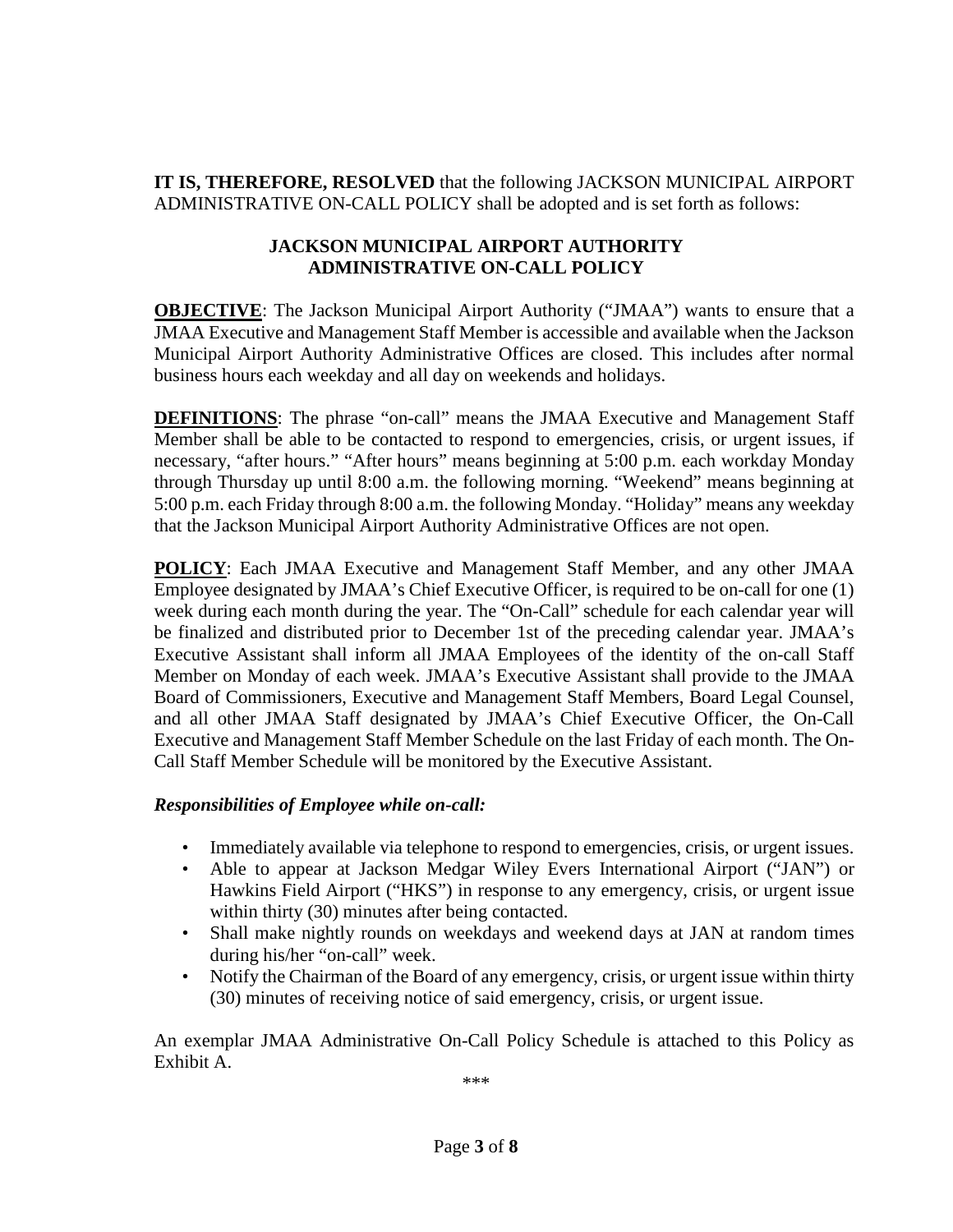**IT IS, THEREFORE, FURTHER, RESOLVED** that this Resolution as to the JACKSON MUNICIPAL AIRPORT AUTHORITY ADMINISTRATIVE ON-CALL POLICY shall be incorporated into JMAA's Employee Handbook.

**IT IS, THEREFORE, FURTHER, RESOLVED** that this Resolution shall become effective upon passage.

Yeas: Harris, Martin, Bernard, Wright Nays: Henley Abstentions: None

October 4, 2019

## *2. Employee Time In and Out Policy*

### **RESOLUTION CY-2019-152**

## **RESOLUTION ADOPTING THE JACKSON MUNICIPAL AIRPORT AUTHORITY EMPLOYEE TIME IN AND OUT POLICY**

Upon motion by Commissioner Martin, seconded by Commissioner LTR(R) Wright, the following **RESOLUTION** was made and approved by a majority vote (4-1-0).

**WHEREAS**, the Board of Commissioners ("Board") of the Jackson Municipal Airport Authority ("JMAA") desires to adopt and implement a JMAA Employee Time In And Out Policy at the Jackson-Medgar Wiley Evers International Airport ("JAN") and the Hawkins Field Airport ("HKS").

**IT IS, THEREFORE, RESOLVED** that the following JMAA EMPLOYEE TIME IN AND OUT POLICY shall be adopted and set forth as follows:

# **JMAA EMPLOYEE TIME IN AND OUT POLICY**

**OBJECTIVE**: JMAA wants to ensure that the attendance of JMAA Staff Members at JAN and HKS and their time performing their employment duties and responsibilities are accurately and efficiently recorded.

**DEFINITIONS:** The terms "clock in" and "clock out" are defined the same. Each is an action whereby an employee slides or inserts his or her employee id card through the slot on the time recording device that reads the employee's code number from the card and transmits the information to a timekeeping database.

**POLICY**: All JMAA Staff Members are required to "clock in" and "clock out" at the beginning and end of their work day; lunch breaks; and other times during the work day that they leave JAN or HKS for reasons not related to their JMAA employment duties and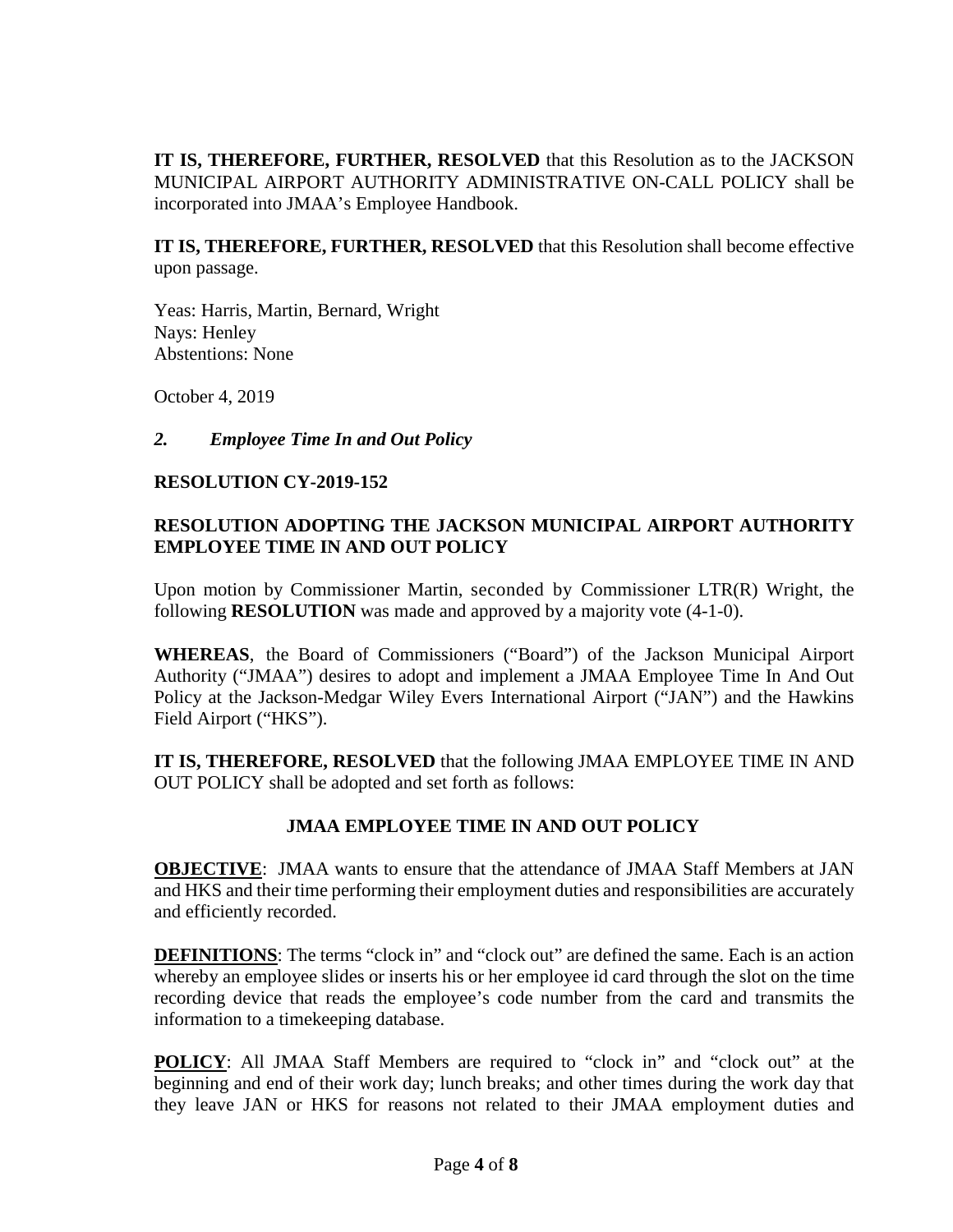responsibilities. Data collected pursuant to this Policy shall not be used to calculate the salaries of "exempt" JMAA Staff Members

**EMPLOYEE CLOCKING RESPONSIBILITIES***:* All JMAA Staff Members shall "clock in" and "clock out" at the beginning and end of their work day; lunch breaks; and other times during the work day that they leave JAN or HKS for reasons not related to their JMAA employment duties and responsibilities. All overtime worked must be authorized by the Staff Member's supervisor and/or department head in accordance with JMAA's Employee Handbook. \*\*\*

**IT IS, THEREFORE, FURTHER, RESOLVED** that this Resolution as to the JMAA EMPLOYEE TIME IN AND OUT POLICY shall be incorporated into JMAA's Employee Handbook.

**IT IS, THEREFORE, FURTHER, RESOLVED** that this Resolution shall become effective upon passage.

Yeas: Harris, Martin, Bernard, Wright Nays: Henley Abstentions: None

October 4, 2019

Chairman Harris announced that The Board expects employees to begin clocking in and out on Monday, October 7, 2019.

### **OPEN SESSION**

The Board, pursuant to the motion of Commissioner Pastor Henley, seconded by Vice-Chairman Martin, by unanimous vote, resolved to close the Meeting. Chairman Harris asked all, except Mr. Darion Warren, Interim CEO, and attorneys from Walker Group, PC, to vacate the room.

All present, with the exception noted, were directed to vacate the room; this was done.

The Board went into Closed Session at 10:15 a.m.

# **CLOSED SESSION**

After discussion regarding matters proposed to be discussed in Executive Session, Commissioner Pastor Henley moved that the Board enter Executive Session to consider: a potential economic development project matter; personnel matters regarding three (3) prospective executive-level employees; and a potential litigation matter regarding an incumbent employee. Vice-Chairman Martin seconded the motion, and the Commissioners unanimously resolved to enter Executive Session for the stated purposes.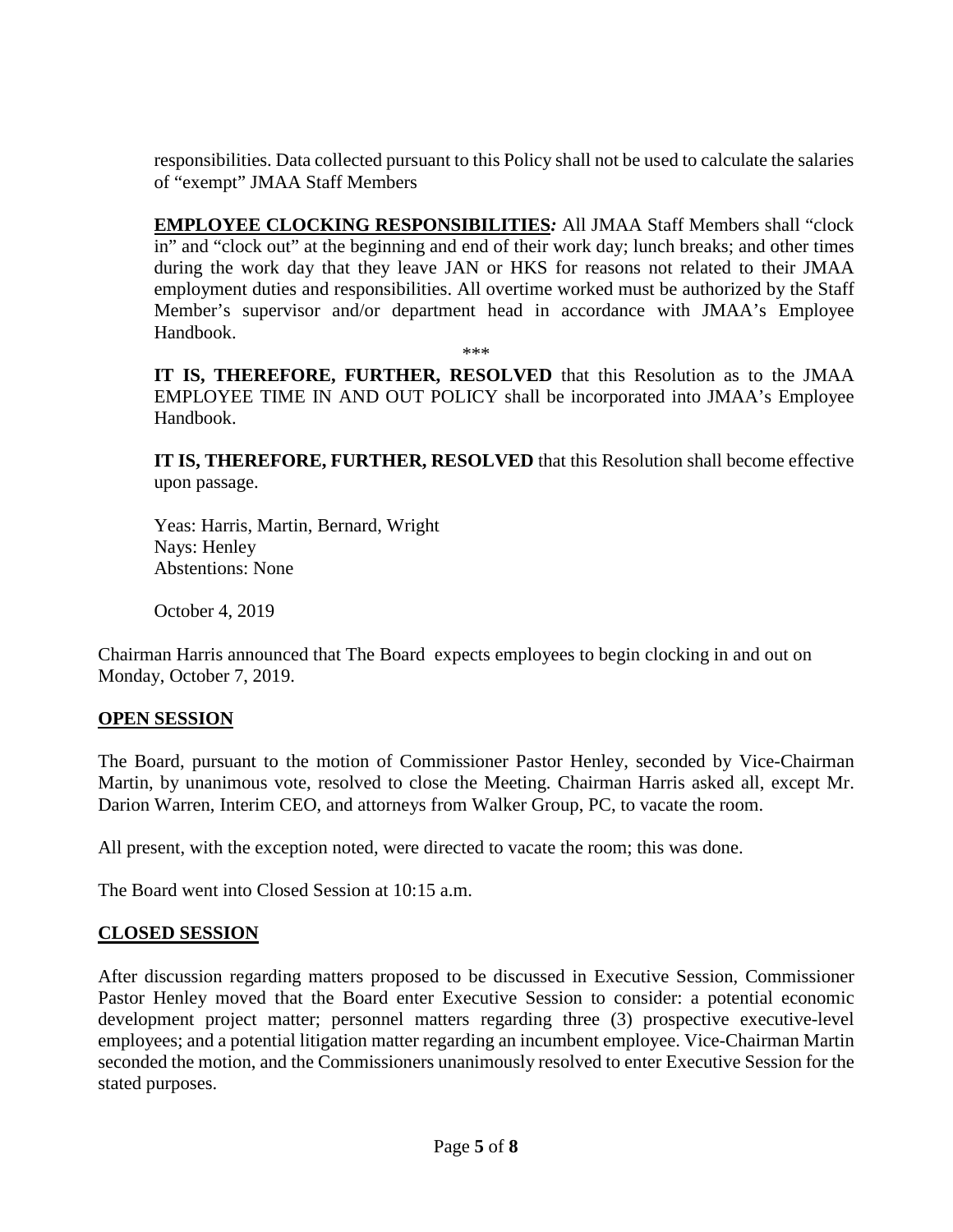The Closed Session ended at 10:19 a.m.

## **OPEN SESSION**

Chairman Harris then invited all persons outside the room to re-enter, and some did. Chairman Harris then stated in Open Session that the Board, during Closed Session, voted to enter Executive Session to discuss: a potential economic development project matter; personnel matters regarding three (3) prospective executive-level employees; and a potential litigation matter regarding an incumbent employee. Further, she stated that Commissioner Pastor Henley made the motion to go into Executive Session, and Vice-Chairman Martin seconded the motion. Continuing, she said the Commissioners unanimously resolved to enter Executive Session for the stated purposes.

Chairman Harris asked all present, except Mr. Darion Warren, Interim CEO, Mr. Michael Gater, Director of Human Resources, and attorneys from Walker Group, PC, to vacate the room.

The Board went into Executive Session at 10:20 a.m.

### **EXECUTIVE SESSION**

During the Executive Session, the Board discussed the following: a potential economic development project matter; personnel matters regarding three (3) prospective executive-level employees; and a potential litigation matter regarding an incumbent employee.

- *1. The Board took no action as to a potential economic development project matter*.
- *2. The Board took the following action as to a personnel matter regarding a prospective executive-level employee.*

### **RESOLUTION CY-2019-153**

### **RESOLUTION AS TO A PERSONNEL MATTER REGARDING A PROSPECTIVE EXECUTIVE-LEVEL EMPLOYEE**

Upon Motion by Commissioner LTC(R) Wright, seconded by Vice-Chairman Martin, the following **RESOLUTION** was made and unanimously approved.

**WHEREAS**, the JMAA Board of Commissioners, has considered authorizing JMAA's Interim CEO to offer employment for an executive-level position in an amount specified during Executive Session.

**WHEREAS**, the Board has considered the discussion held and the documents reviewed during Executive Session; and

**IT IS, THEREFORE, RESOLVED** that the Board authorizes JMAA's Interim CEO to offer employment to an applicant specified during Executive Session for an executive-level position in an amount specified during Executive Session.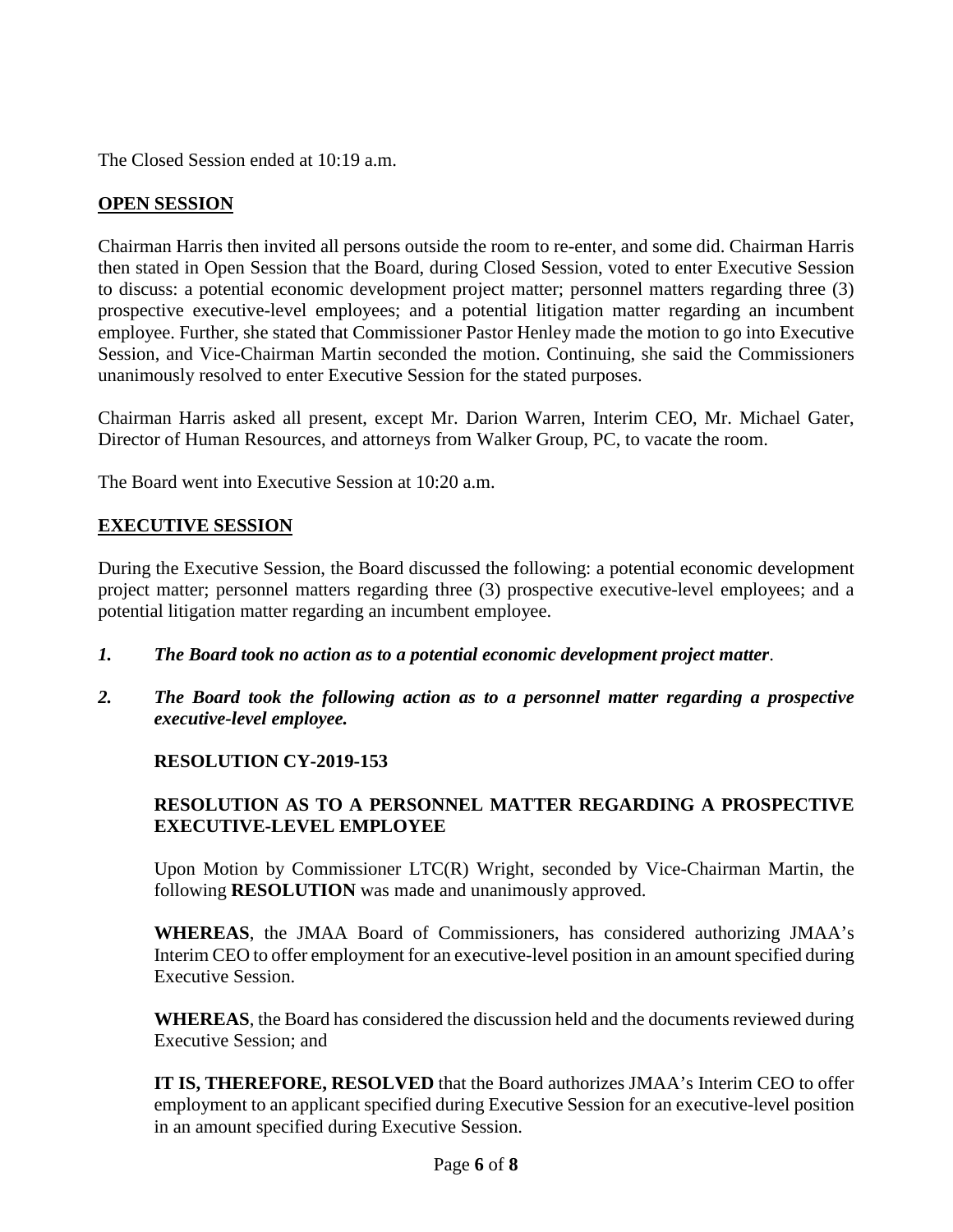Yeas: Bernard, Harris, Henley, Martin, Wright Nays: None Abstentions: None

October 4, 2019

### *3. The Board took the following action as to an additional personnel matter regarding a prospective executive-level employee.*

Interim CEO Warren and Mr. Gater, Human Resources Director, exited the Executive Session during the discussion held as to this matter.

## **RESOLUTION CY-2019-154**

# **RESOLUTION AS TO A PERSONNEL MATTER REGARDING A PROSPECTIVE EXECUTIVE LEVEL EMPLOYEE**

Upon Motion by Commissioner Pastor Henley, seconded by Commissioner Bernard, the following **RESOLUTION** was made and approved by majority vote 4-0-1.

**WHEREAS**, the JMAA Board of Commissioners has considered authorizing JMAA's Interim CEO to offer employment for an executive-level position in an amount specified during Executive Session.

**WHEREAS**, the Board has considered the discussion held and the documents reviewed during Executive Session; and

**IT IS, THEREFORE, RESOLVED** that the Board authorizes JMAA's Interim CEO to offer employment to an applicant specified during Executive Session for an executive-level position in an amount specified during Executive Session.

Yeas: Bernard, Harris, Henley, Wright Nays: None Abstentions: Martin

October 4, 2019

### *4. The Board took no action as to an additional personnel matter regarding a prospective executive-level employee.*

### *5. The Board took no action as to the potential litigation as to an incumbent employee matter.*

Upon motion by Vice-Chairman Martin, seconded by Commissioner Pastor Henley, and unanimous approval of the Commissioners present, the Executive Session ended at 12:06 p.m.